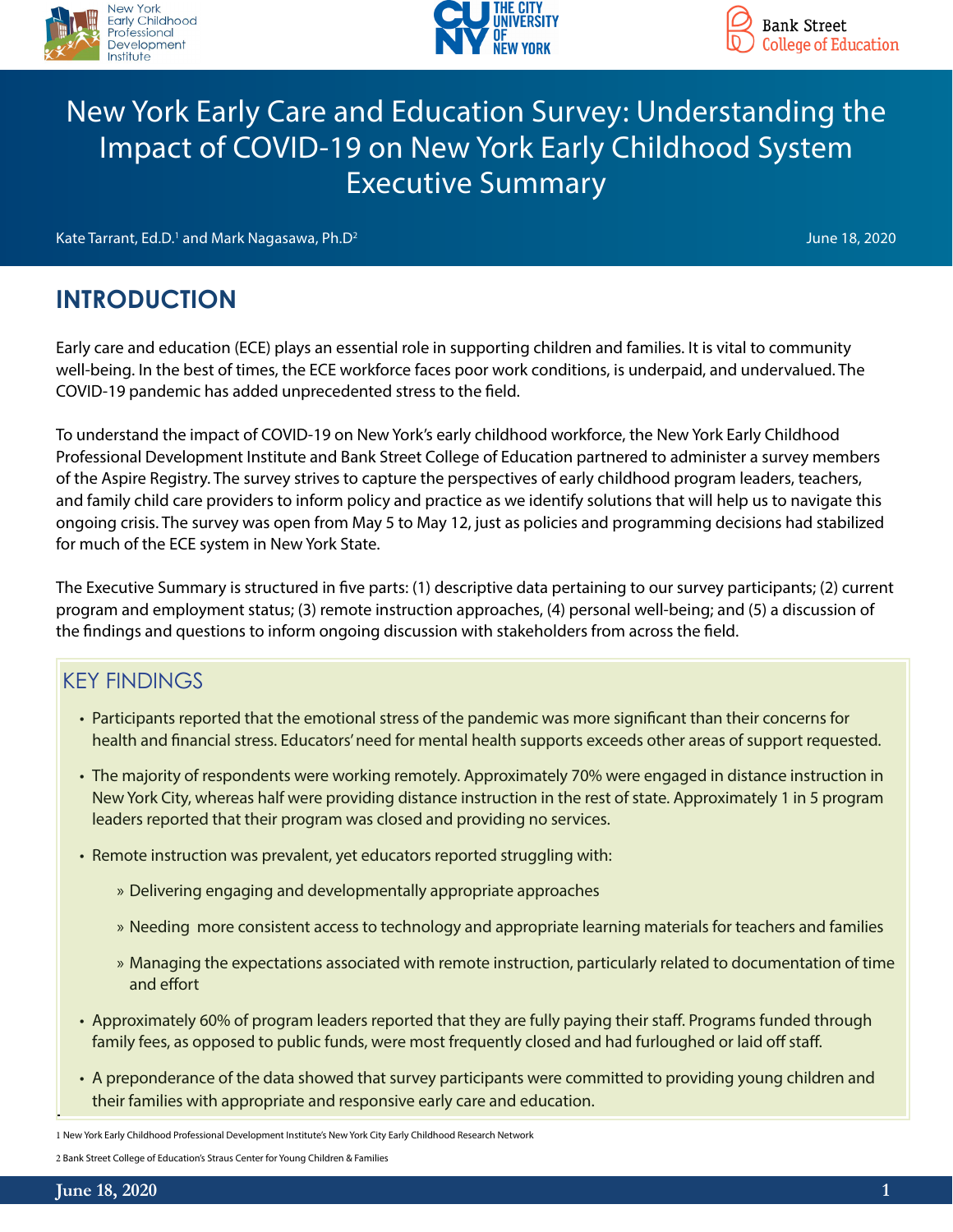## **SURVEY PARTICIPANTS**

The survey was sent to more than 25,192 members of New York State's ECE workforce who are active members in the Aspire Registry system and who are in direct care roles working with children and families. The Aspire Registry houses information about members' experience, qualifications, and training. All staff in centers licensed by the New York City Department of Health and Mental Hygiene are required to participate in the Aspire Registry as part of the licensure process whereas participation is voluntary for most educators in the rest of the state. We received 3,355 responses, which represents a 13% response rate.

Survey respondents work across the state in a variety of settings that include community-based child care centers and family child care that takes place in homes, as well as in private and public schools. Participants' programs are funded in several ways including, family fees, universal prekindergarten funding, Head Start and Early Head Start funding, and child care subsidies. As such, the respondents reflect different segments of the early childhood system and are supported by different policies and guidance. They include program leaders, family child care providers, lead teachers, assistant teachers, and support staff.

- 2,116 (67%) of the respondents were from programs in NYC, while 1,063 (33%) were from the rest of the state. This is consistent with participation rates in the Aspire Registry and consistent with data that indicate that more than half of the children in ECE programs reside in New York City.
- The vast majority of respondents were in direct care roles working with children and families: lead teachers (31%), assistant teachers (26%) and family child care providers (5%). Additionally, 17% are program leaders, and 5% were in other roles such as special education providers.
- Participants represented a cross section of program types that reflect various settings, funding sources, and governance structures.



## **PROGRAM AND EMPLOYMENT STATUS**

The COVID-19 pandemic has impacted different types of ECE settings (e.g., independent child care centers, publicly funded Head Start programs) in disparate ways. On March 16, all public schools were required to close across the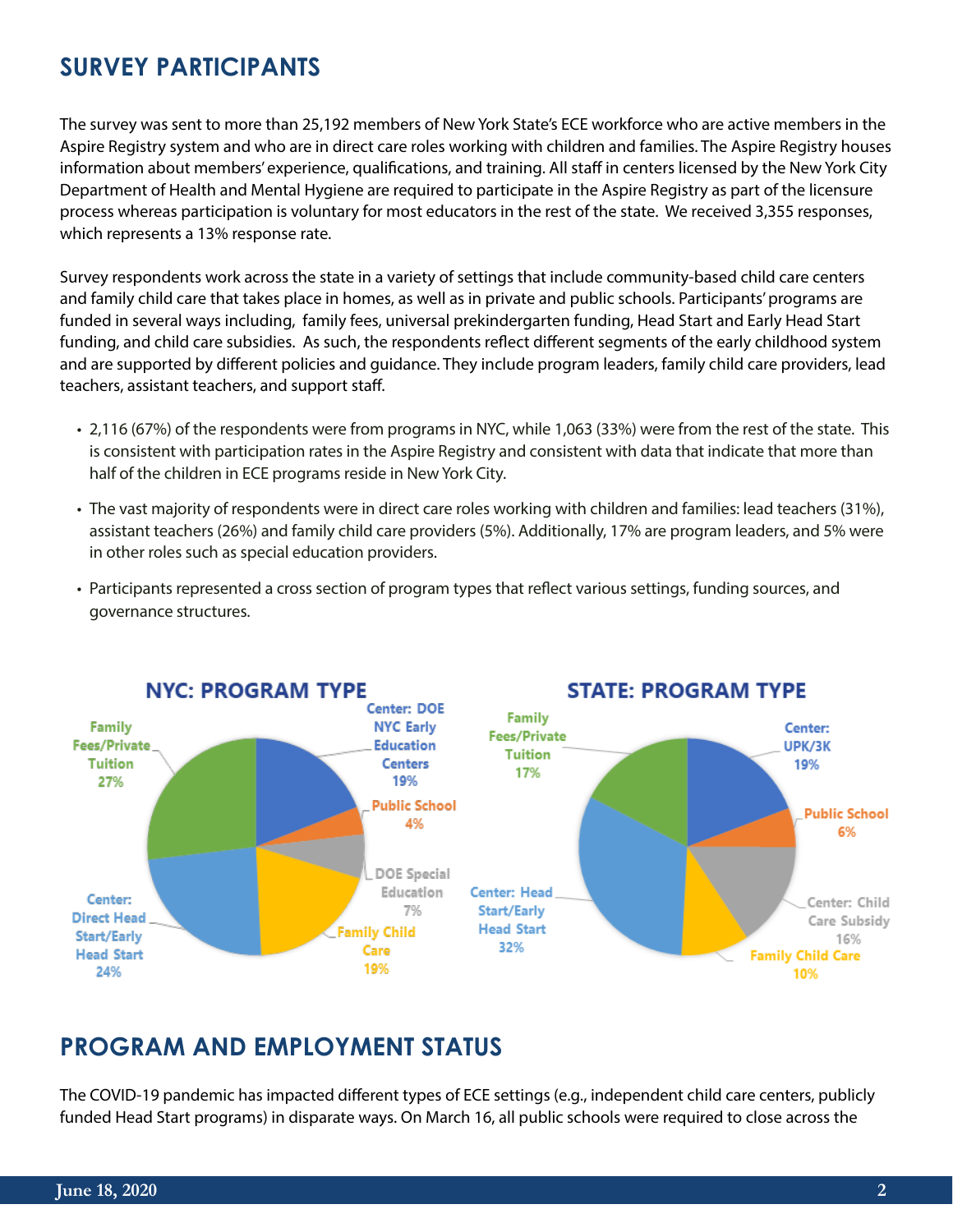state, which impacted early education located in public schools and in community-based settings that implement the state's universal prekindergarten program. The child care sector was designated an essential business and child care centers and family child care were permitted to operate. Some of these programs were designated to provide emergency care to the children of essential employees. The DOHMH in New York City ordered the closure of child care centers at the end of March, except for those designated as emergency child care programs serving essential workers.

While COVID-19 has disrupted service provision across New York State's ECE mixed delivery system, government agencies have taken steps to sustain ECE programs as the pandemic forced closures. For example, the NYC Department of Education required its contracted care programs to continue to operate by providing remote instruction and the NYS Office of Children and Family Services and the New York City Administration for Children's Services continued child care subsidy payments. A significant portion of the system, however, is independent and without funding assurances or protections, thus the data related to employment and compensation status is highly variable.

#### Program Leaders Report on Employment Status and Compensation

• Across all program types, 58% reported that their staff were being fully paid in NYC and 62% reported fully paying staff across the rest of the state



• For family fee-based programs, 22% of staff were furloughed in NYC and 30% of staff were furloughed in the rest of the state

### **STATE: PROGRAM TYPE**

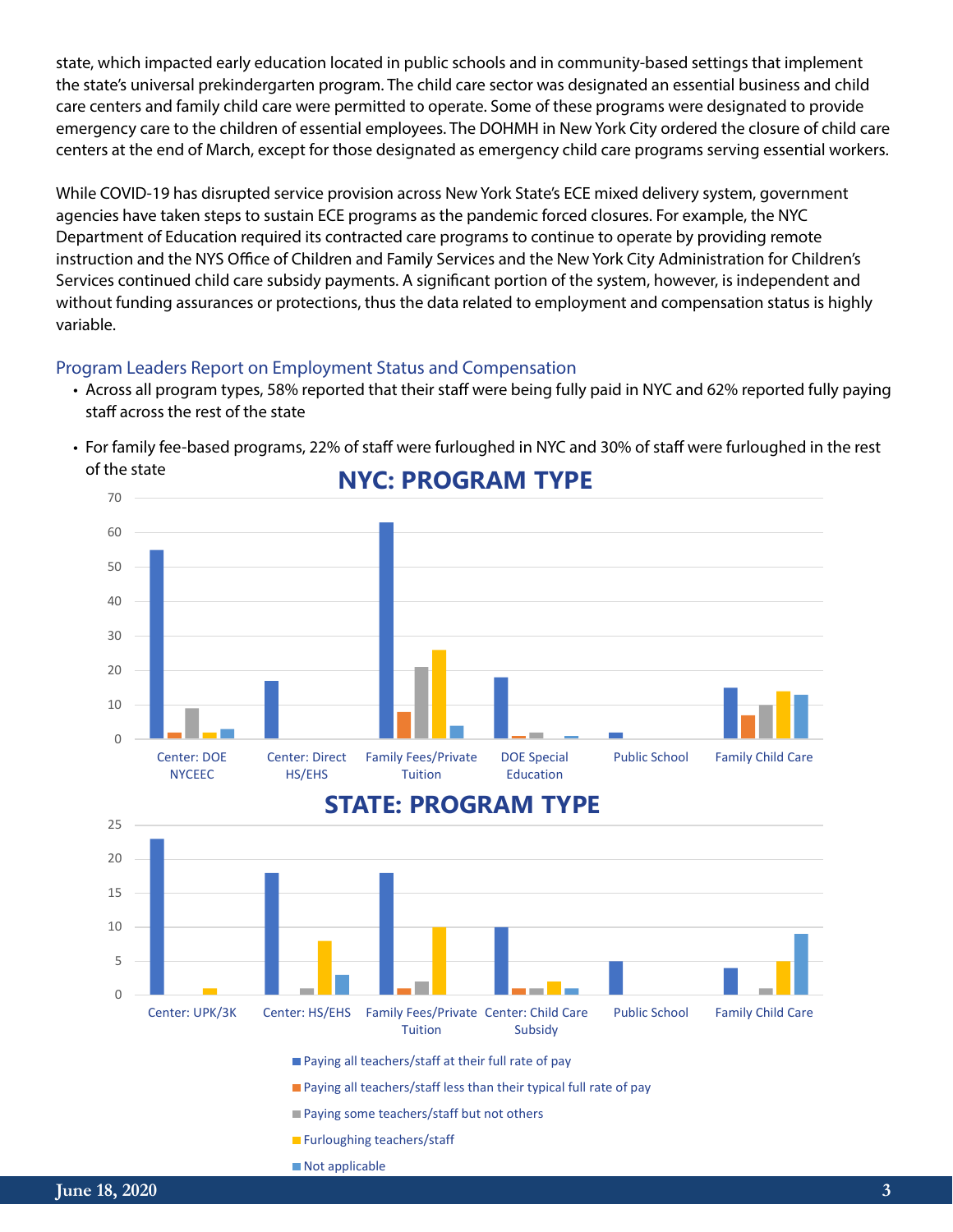## Voices from the Field

Many participants shared insights about the financial stress they have experienced associated with the disruptions to the ECE system. Although participant comments revealed that the federal CARES funding has been essential to sustaining programs that operate with family fees, access to funding is uneven, causing tremendous strain for some programs. One survey participant said:

"I co-own a small preschool. We closed on March 16th for safety reasons and remain closed providing some online learning and resources. We have applied twice for a SBA loan, being denied twice while more than qualified to receive it. [The bank] keeps telling us to reapply, they see no reason for the denial. My husband is undergoing chemo for cancer, an added stress during this time."

Some participants were facing extreme economic stress, as articulated by one leader:

"We were told to prepare for a huge influx of kids because of this and 2 weeks later I had to temporarily close because I couldn't make payroll. I let the essential parents I had down because the operating cost far outweighed the income. I am a single mom with 4 kids that live in the same building as my daycare center. Here we sit with no way to pay rent, utilities, no stimulus check or unemployment (not for lack of trying). If it wasn't for the school sending breakfast/lunches for my kids I don't know what I would do. I've never felt so broke and alone in my life and if the PPP loan (I have applied 4 times and have heard nothing each time) doesn't come through, I don't even know if I can get back on my feet and open. I have no idea what I'm going to do at that point. I will have no job, no place to live, no income and 5 mouths to feed. So disappointed in NYS right now."

Participants provided insights about the supports that could help them reopen and recover. Specifically, program leaders are seeking clear and consistent guidance about reopening procedures and policies related to health and safety as well as health and safety supplies. One participant articulated her concerns regarding all the uncertainty, as follows:

"Do we have supplies? … Do we have gloves to change diapers? Do we have gloves to feed the children? Will we be wearing masks? Will infants be wearing masks? How do we keep infants 6 feet from one another? …I would like to be able to do my job the best I can to protect the health of each of the infants in my care, and to protect my co-workers, and to protect myself and in turn protect my family and the community at large."

### KEY FINDINGS

- Government-issued recommendations, especially in NYC, led the majority of programs to terminate in-person services, but many also decided that it was unsafe to remain fully open.
- A majority of the participants are engaging in remote instruction and almost 1 in 5 participants' programs are closed, providing no services.
- Most programs intend to reopen yet there is tremendous uncertainty about when and how this will happen.
- Programs that are supported by family fees represent the majority that have closed and have furloughed or laid off staff.
- 20% of the participants are unemployed and experiencing great financial stress.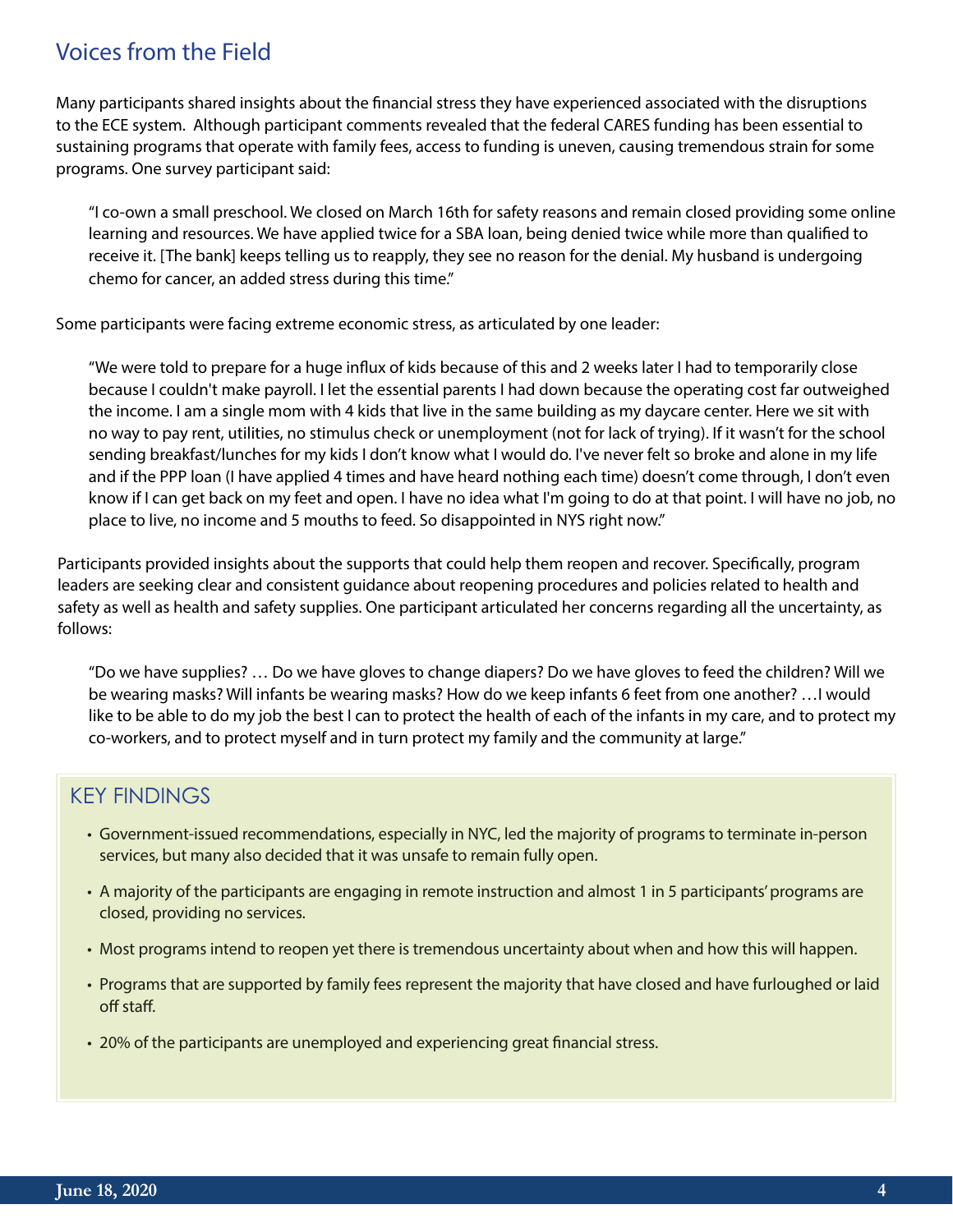## **REMOTE INSTRUCTION**

COVID-19 required the closure of school buildings across the state and all licensed child care centers in New York City. During this period, most survey participants reported that they were engaging children and families through remote instruction.

For the percentage of the state's ECE programs that are funded by the NYC DOE, the Division of Early Childhood Education (DECE) issued guidance, indicating that "all DOE-contracted programs are expected to offer remote instruction during the closure period, including emergency child care centers that have enrolled children who are not receiving on-site services." To assist educators, DECE has provided resources for programs and families that are available on the DOE's [InfoHub](https://infohub.nyced.org/working-with-the-doe/early-childhood/early-childhood-educators/supporting-quality-care-and-instruction/instructional-resources) an[d family website.](https://www.schools.nyc.gov/learn-at-home/activities-for-students/early-childhood) Site support staff continued their work remotely, and a devicelending program was implemented that provided approximately 22,000 devices for families with young children.

Although these supports have been important for the educators and families enrolled in those sites with DECE support, a significant portion of the more than 13,000 licensed ECE programs throughout the state are not publicly financed and do not have this level of public investment to support remote instruction.

Survey participants noted that they are engaging children and families using a variety of techniques that involve synchronous learning, such as live video morning meetings, as well as asynchronous learning, such as pre-recorded story times.

- The most prevalent remote instructional strategies was sending emails or texts with activities or assignments for families to do with children followed by individual calls and emails.
- Small group video meetings were the least prevalent strategy used.

## Voices from the Field

Participants reported several challenges with providing remote instruction. Teachers, leaders, and parents need support thinking through the challenge of providing developmentally appropriate early learning experiences, particularly for infants and toddlers. One participant suggested:

"A curriculum specifically built for at home learning. Not making a school learning curriculum fit at home. For example, center times in 3k for all cannot be the same at home."

Furthermore, certain respondents raised key issues of appropriately supporting children's developmental variation and emerging multilingualism, while also maintaining compliance with regulatory requirements, with one calling for,

"A universal policy that provides DAP [developmentally appropriate practice] allowance for children with special education services. Children receiving only community-based services have to participate for the full length of the IEP service time for the therapist or special educator to be paid for preschool special ed community-based services (not center based)."

Participants also expressed concern and stress associated with the demands of remote instruction and noted that expectations need to be consistent and realistic, especially related to documentation.

"I am working harder now, and for more hours, than I did at school. The families have different needs, time schedules and some are very disorganized in their new lifestyles. The amount of documentation required is enormous."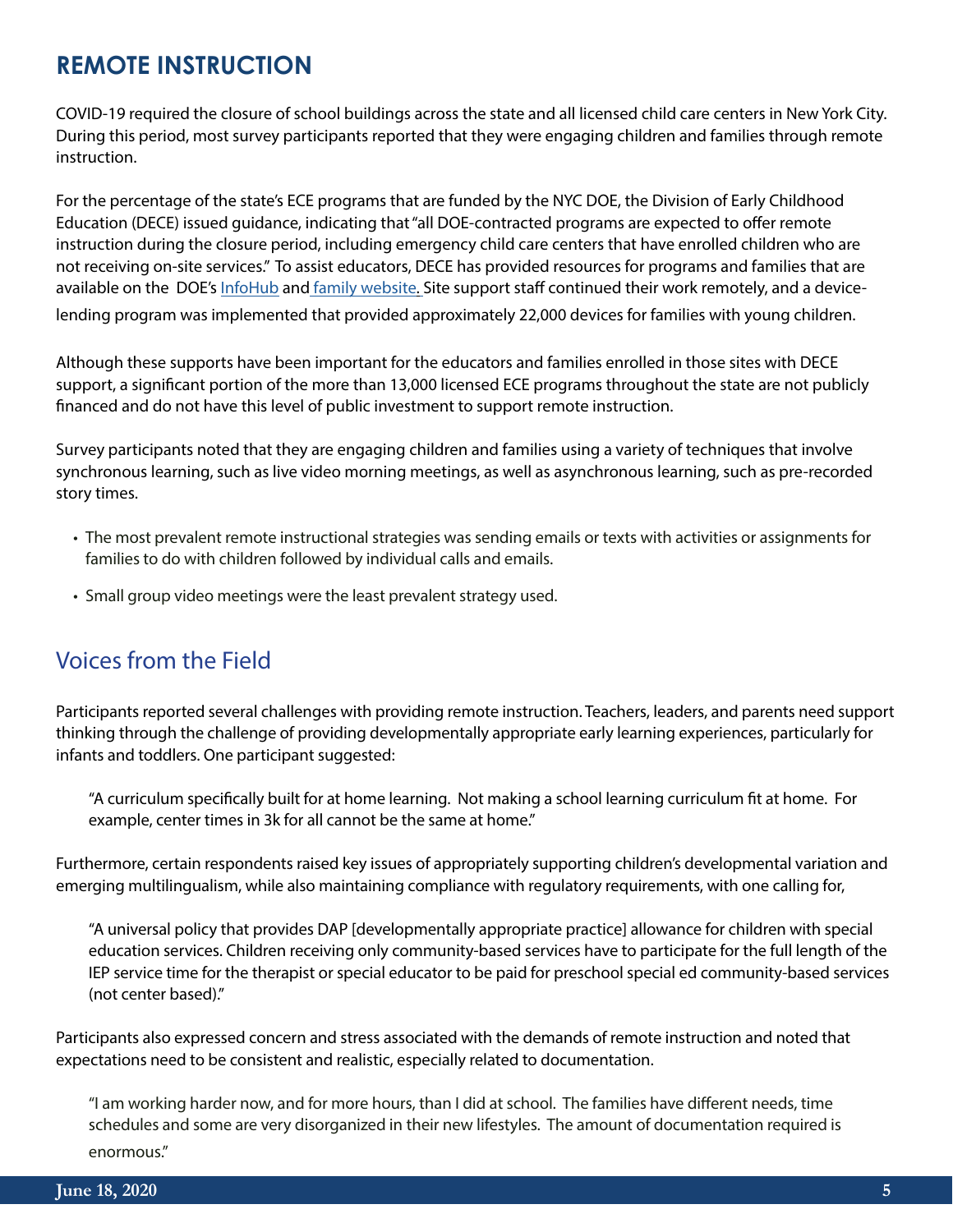Finally, participants expressed the need for greater access to hands-on learning materials and technology for teachers and families:

"Some of our families do not have the simple supplies at home (no crayons, paper, puzzles etc.) and that is one of our biggest challenges. We try to be creative and help them use household items. Our families are overwhelmed (stress, money issues, illness) and we talk to them and help in any way we can."

### KEY FINDINGS

- Across the state, the most prevalent remote instructional strategies were sending emails or texts with activities or assignments for families to do with children, followed by individual calls and emails.
- The following strategies are recommended to improve remote instruction:
	- » Engage children and families with developmentally appropriate and responsive approaches
	- » Shift expectations to emphasize emotional and mental well-being for educators, children, and their families
	- » Provide greater access to developmentally appropriate learning materials
	- » Offer greater supports for educators working with children with special needs
	- » Limit documentation demands

## **PERSONAL WELL-BEING**

The COVID-19 pandemic has resulted in many stressors. The survey participants repeatedly addressed their well-being throughout the responses. It is clear from the data that the ECE workforce has experienced stress related to their own and their family members' health and emotional well-being.

#### Main Stressors Affecting Respondents

- Emotional Health/Health Stressors: 90% in the state said they were affected and 91% in NYC said they were affected
- Physical Health of Family/Neighbors/Coworkers: 89% in NYC were affected and 84% in the state were affected



#### **SUPPORTS THAT WOULD BE MOST HELPFUL**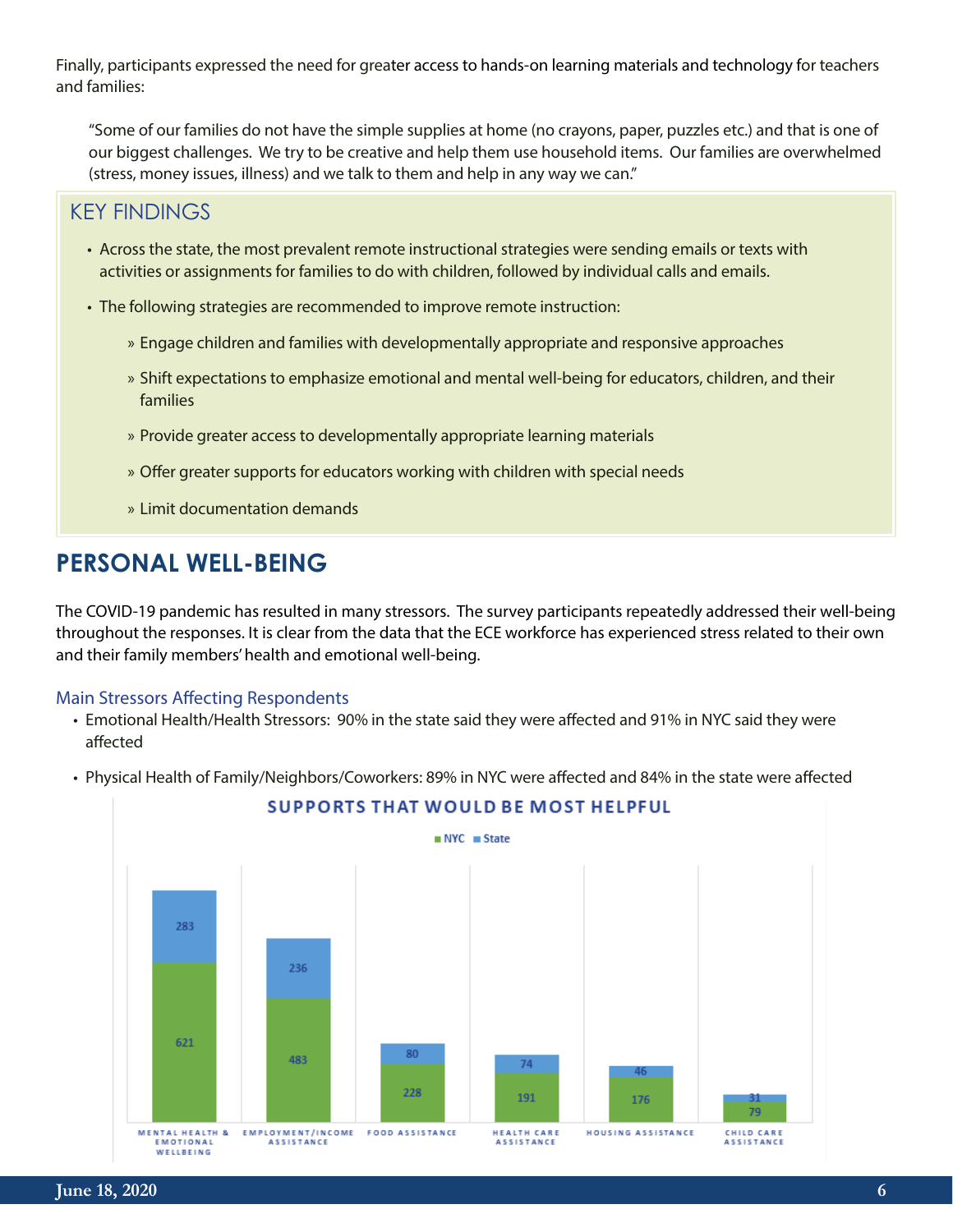### KEY FINDINGS

- Across the state, the pandemic has caused tremendous strain on educators' emotional wellbeing.
- In New York City, more than 25% have experienced loss of loved ones.
- The most helpful supports would address educators' mental health and emotional wellbeing.

### Voices from the Field

The respondents spoke of the great impact of the pandemic and the uncertainty that lies ahead. Educators described many contributors to this increased stress, with some expressing thoughts of depression. For example, one participant shared:

"The impact of trauma has been heavy. Not only for our children and families, but also for our teachers and ourselves. Real grief is being experienced in real time and vicariously. Our profession does not do enough to support teachers with trauma informed care, nor does it educate leaders in trauma informed supervision. COVID 19 is a collective trauma and the aftermath will change all of us."

# **DISCUSSION**

The purpose of this survey was to provide a snapshot of how the field was faring during the early phases of the COVID-19 pandemic in order to stimulate dialogue to help the field navigate this crisis. As we look forward and consider the recovery of the early childhood system, we are underscoring several key take-aways from the survey that have significant implications which warrant ongoing discussion with stakeholders from across the field. In our brief discussion of the findings and associated implications we address: (1) mental health and emotional well-being; (2) program and employment status; and (3) remote instruction.

#### Mental Health and Emotional Well-being

The survey respondents' top request was for needed support with their mental health and emotional well-being (n= 910). This raises questions about how early childhood educators can be better supported, both for their wellness but also because of their role in supporting children and their families:

- What policies and practices can be shifted to alleviate educators' work-related stress?
- What mechanisms are in place or need to be developed to address early childhood educators' need for mental health support?
- How can educators be supported to incorporate trauma-informed practices into their work?

#### Program and Employment Status

While professionals' well-being was an issue that extended across program types, the results from this survey raise important issues regarding program and employment status. The findings support a hypothesis that programs that rely on family fees are struggling and need support. Further, while there is optimism about ECE programs reopening, there is also uncertainty about this possibility, with program leaders identifying financial assistance as the top program support needed for reopening (n=294). ECE financing is a large policy issue that will not be resolved in the short term. However, there are both current and proposed supports that may address survey respondents' needs, such as the Payroll Protection Program (PPP). Questions raised from this survey include:

• What are existing structures or mechanisms to address programs' need for financial support?